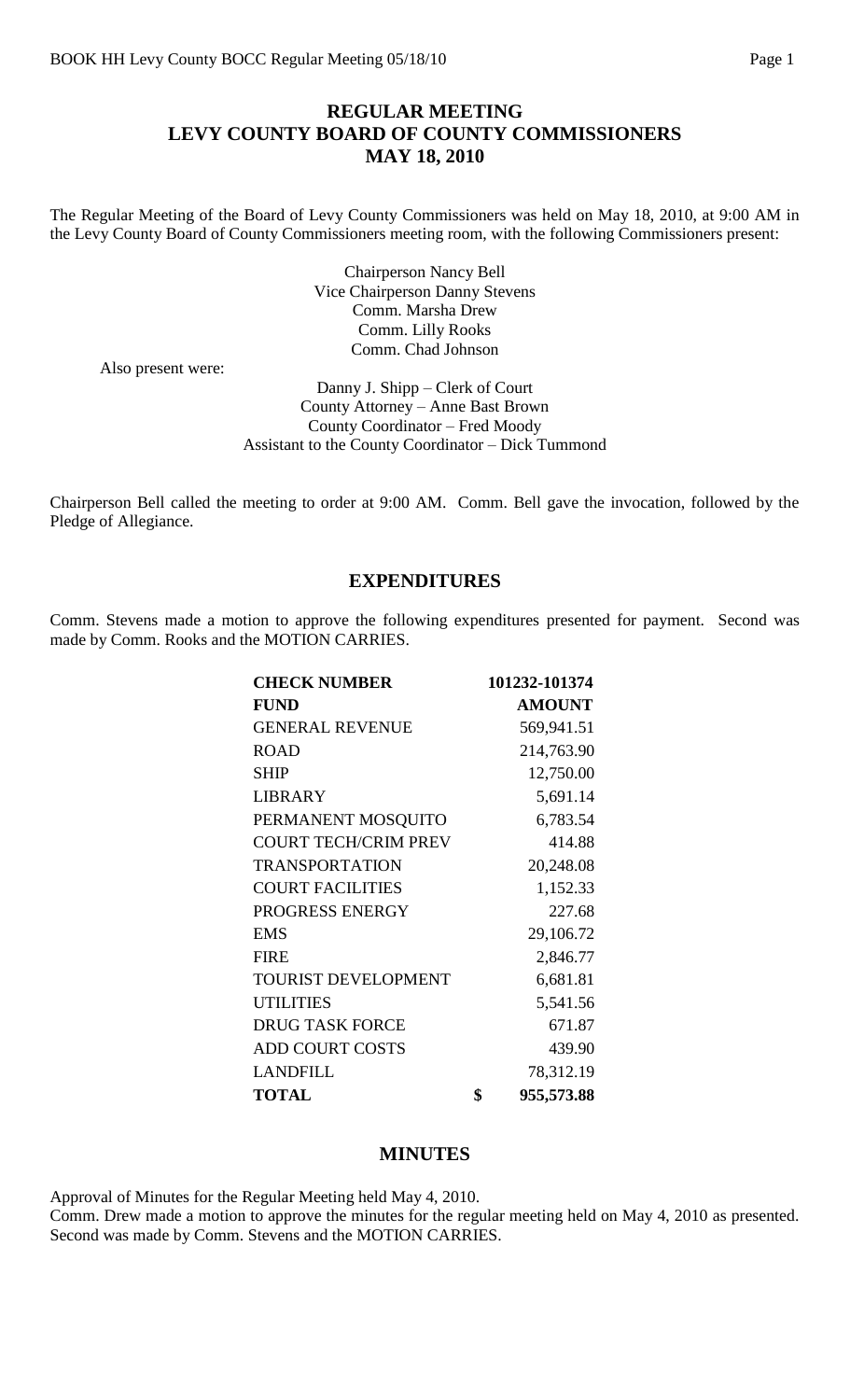## **COMM. NANCY BELL**

Comm. Nancy Bell, Chairperson

A. Proclamation 2010-23 Honoring and Recognizing the Efforts of the Association for Home and Community Education Volunteers.

Comm. Bell introduced Muriel Turner from the Extension Office who requested the Board adopt Proclamation 2010-23. Ms. Turner read the Proclamation into record and recognized several of the volunteers in attendance of the meeting.

Comm. Rooks made a motion to adopt Proclamation 2010-23. Second was made by Comm. Drew and the MOTION CARRIES.

### **EMERGENCY MANAGEMENT**

Mark Johnson, Director

Mr. Johnson gave an update the Deepwater Horizon oil spill in the Gulf and indicated there is still no immediate threat to the Levy County coastline.

#### **VFW**

Ivan Chubb

A. Memorial Day Celebration.

Mr. Chubb reminded everyone of the Memorial Day Celebrations to be held in Cedar Key on May 30, 2010 at 1:00 P.M. at the Cedar Key Cemetery and one in Bronson, May 31, 2010 at Rosemary Hill Cemetery at 1:00 P.M.

### **COMM. MARSHA DREW**

Comm. Marsha Drew

A. Citizen Recognition.

Comm. Drew presented Mr. Chubb with a Certificate of Appreciation from the Board and thanked him for all he does to represent both the military and the citizens of Levy County.

## **PUBLIC HEARING**

Bruce Greenlee, Road Department Administrative Superintendent

A. Resolution 2010-25 to approve the closing of a 20' easement on NE 20<sup>th</sup> Street in Foxwood Farms.

Mr. Greenlee requested approval of Resolution 2010-25 to schedule a public hearing for the closing of a 20' easement on NE 20<sup>th</sup> Street in Foxwood Farms. The meeting date was set for June 22, 2010 at 9:00 A.M. Comm. Rooks made a motion to approve Resolution 2010-25 scheduling a date for a public hearing. Second was made by Comm. Stevens and the MOTION CARRIES

## **ROAD DEPARTMENT**

Bruce Greenlee, Administrative Superintendent

A. Request approval of an interlocal agreement with the City of Chiefland to assist in a Community Development Block Grant application.

Mr. Greenlee requested approval of an interlocal agreement with the City of Chiefland to assist in a Comminity Development Block Grant application.

Comm. Rooks made a motion to approve the interlocal agreement with the City of Chiefland. Second was made by Comm. Stevens and the MOTION CARRIES.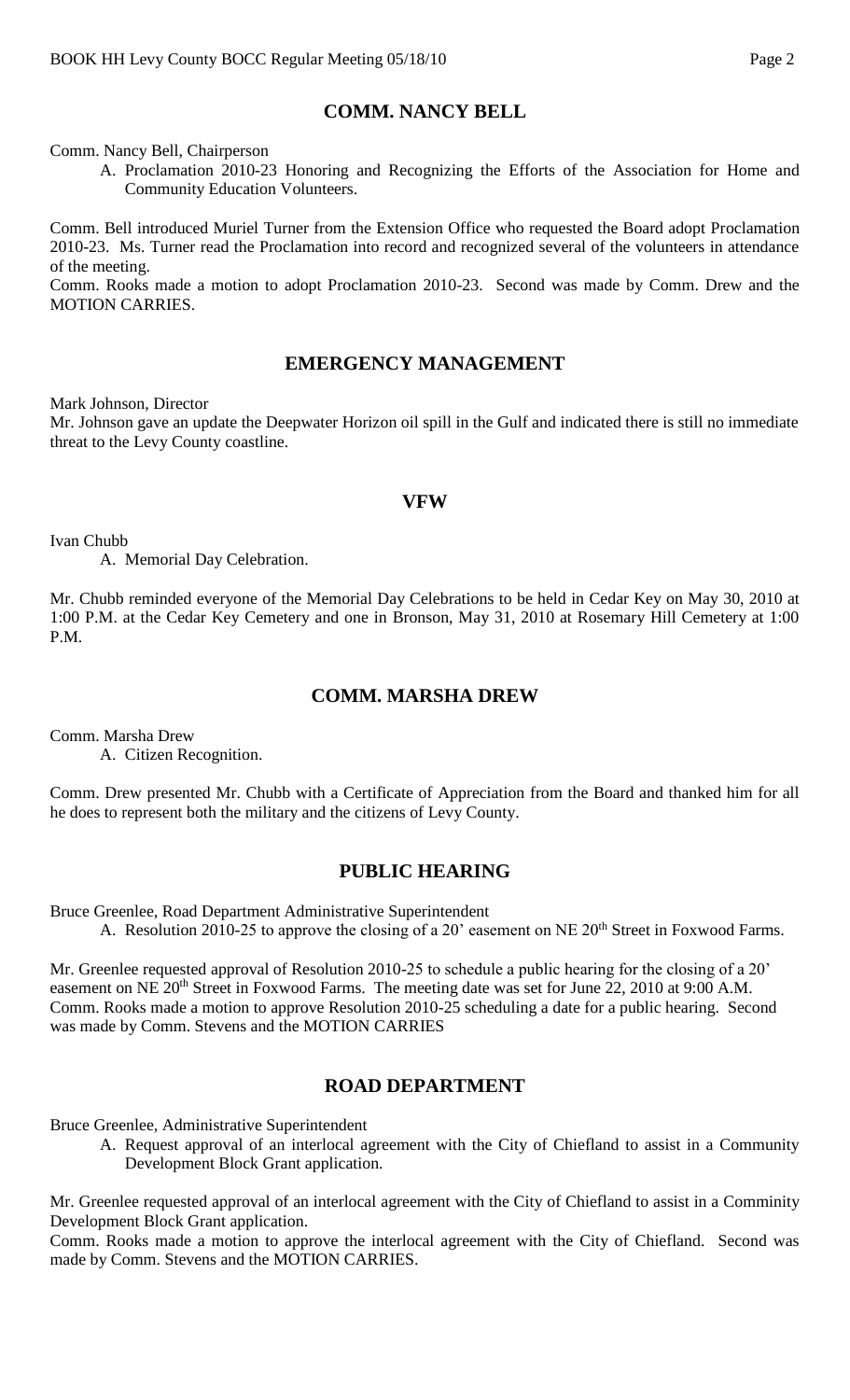Mr. Greenlee gave an update to the Board on the roads he was given permission to repair due road damage as a result of the freezing temperatures earlier in the year. He reported there were 27 miles of roads repaired during this time and wanted to give credit to the employees who were responsible for getting this done.

### **JORDAN AND ASSOCIATES**

Blount Armstrong, Jordan and Associates

A. 1<sup>st</sup> Public Hearing: CDBG Application.

Mr. Armstrong introduces Jeffrey Winter, his associate and explains they are the Grant Consultants assisting the County in the application for the County's CDBG Application. He stated the purpose of this public hearing for CDBG application is to make the public aware Levy County has the opportunity to apply for a Community Development Block Grant up to \$750,000 and also how it may be used.

Comm. Bell calls for public comment.

Toni Collins asks if there are any areas in the county which would qualify as neighborhood revitalization? Mr. Tummond answers this would be the unincorporated areas of the county.

Comm. Drew asks what is the process to determine what projects are to be earmarked for the application? Mr. Armstrong stated there is a Citizens Advisory Task Force in place within the county which has worked with Community Development Block Grant and they are scheduling a meeting with them to get input on which area should be pursued. The recommendation they receive will be reviewed and brought to the Board at a second public hearing for consideration.

Comm. Bell closes the public hearing.

B. Fair Housing Workshop.

Jeffrey Winter explains the Fair Housing Workshop and reads to the Board an excerpt on the Fair Housing Act. Comm. Bell calls for public comment and there was none.

## **PUBLIC COMMENTS**

Tom TenBroeck from the Chiefland Citizen thanked the Board for submitting the Delinquent Tax Notices with them this year and spoke with Linda Fugate, Levy County Tax Collector on how the County could reduce costs on this in the future.

## **DEPARTMENT REPORTS**

### **COUNTY COORDINATOR**

Fred Moody, County Coordinator

A. Amendment to Agreement between Levy County and Nature Coast Business Development Council, Inc.

Mr. Moody requests approval of the Amendment to Agreement between Levy County and Nature Coast Business Development Council, Inc. He explains in paragraph 2 of the Agreement, the amendment will read: In addition, the County has allocated the sum of \$1,225 to be paid to the Council in equal installments at the beginning of the quarters of the fiscal year remaining as of the date of this Amendment. The additional \$1,225 is intended for the payment for office space and facilities provided by the Town of Bronson.

Comm. Drew made a motion to approve the Agreement. Second was made by Comm. Johnson and the MOTION CARRIES.

### **LEVY COUNTY TRANSIT**

Fred Moody, County Coordiantor

A. Request approval for the Withlacoochee Regional Planning Council Annual Planning Grant Application for FY 2010/2011.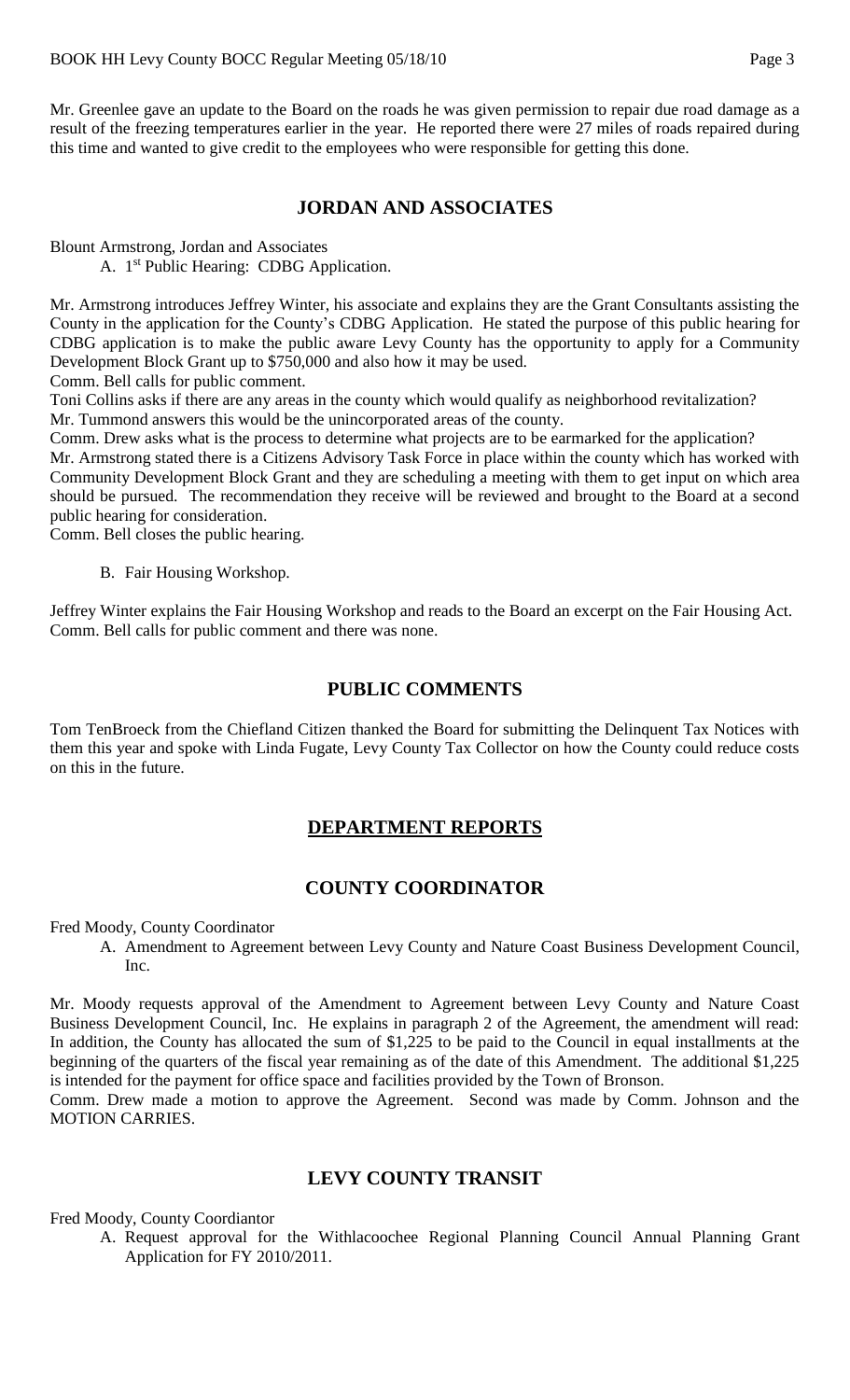Mr. Moody requests on behalf of Ms. Painter approval of Resolution 2010-22 authorizing the Withlacoochee Regional Planning Council to file a Disadvantaged Trust Fund Grant Application with the Florida Commission for the Transportation Disadvantaged. Mr. Moody states the funds requested in the amount of \$17,864 are utilized for transportation related expenses for planning and execution of services.

Comm. Stevens made a motion to approve Resolution 2010-22. Second was made by Comm. Rooks and the MOTION CARRIES.

#### **EMERGENCY MEDICAL SERVICES**

Trish Seibold, Director

A. Announcement of EMS Week.

Ms. Seibold announced this is EMS Week, May 16-22 and commended the County's EMS Employees. Ms. Seibold let everyone know they will be in different areas throughout the week and a booth is set up in the Courthouse lobby today with information and free items for the public.

B. Information on the need for a Bariatric Ambulance.

Mrs. Seibold gave information on efforts to equip a bariatric ambulance for extremely obese patients in the county and they are also checking into purchasing a special stretcher for this ambulance.

#### **SHIP**

Dick Tummond, Director

A. Satisfaction of Mortgage.

Mr. Tummond requested Board approval of a Satisfaction of Mortgage for Lucille H. Battles in the amount of \$12,750 and then filing an amended mortgage in the amount to \$8,500 as the original amount recorded was more than what was actually spent.

Comm. Drew made a motion to approve the Satisfaction of Mortgage and the amended Satisfaction of Mortgage as presented. Second was made by Comm. Stevens and the MOTION CARRIES.

### **ATTORNEY'S REPORT**

Anne Bast Brown, County Attorney

A. Discussion and direction from the Board on whether to stay in or opt out of federal class action suit, County of Monroe v. Priceline.com, Inc. et al., and if opting out, whether to join pending state suit with other counties, Leon County, et al. v. Expedia, Inc., et al.

Atty. Brown explains the pros and cons of staying in the Monroe County federal class action suit or to opt out and whether or not to join in with other counties on the Leon County case.

Discussion follows as to what the Board would like to do. The consensus of the Board was to stay with the Monroe County class action suit.

#### **COMMISSIONERS' REPORTS**

Comm. Bell

A. Ratification of Letter of Support for Central Florida Community College.

Comm. Bell requested ratification by the Board for a letter of support for CFCC. Comm. Rooks made a motion to ratify the letter of support for CFCC. Second was made by Comm. Drew and the MOTION CARRIES.

B. Proclamation and Pledge of Civility in the Month of May.

Comm. Bell requested approval of Proclamation 2010-30 proclaiming the month of May as Civility Month.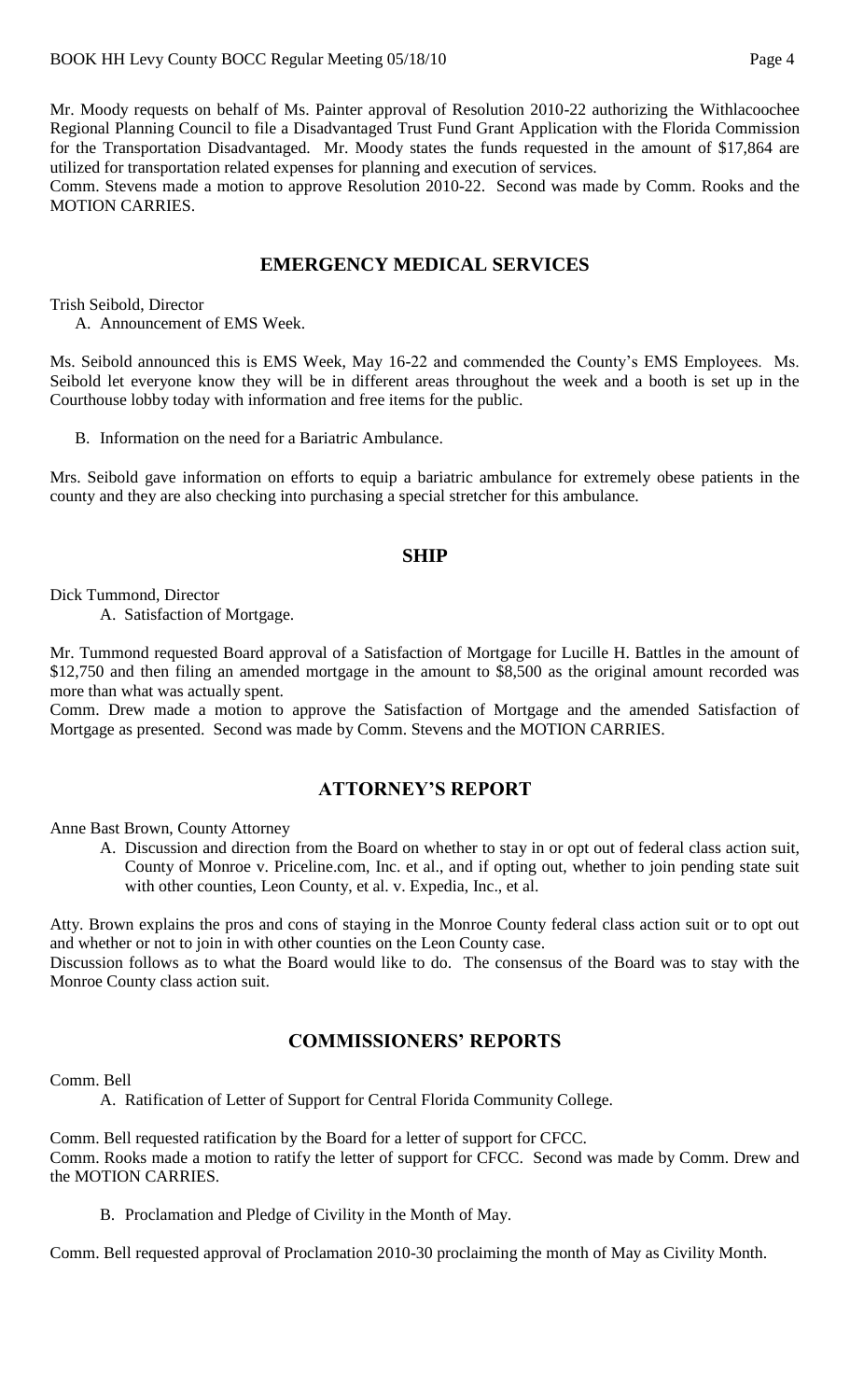Comm. Drew made a motion to approve Proclamation 2010-30. Second was made by Comm. Johnson and the MOTION CARRIES.

Comm. Bell read Proclamation 2010-30 into record.

Comm. Bell gave an update on the progress of the Tri-County Hospital.

Comm. Rooks

A. Approval of Renewal Agreement for Amended Interlocal Agreement creating the Citrus, Levy, Marion Workforce Consortium (CLM Workforce).

Comm. Rooks requested approval for the renewal Agreement for Amended Interlocal Agreement creating the Citrus, Levy, Marion Workforce Consortium (CLM Workforce).

Comm. Rooks made a motion to approve the Renewal Agreement as presented. Second was made by Comm. Drew and the MOTION CARRIES.

Comm. Rooks gave an update on a meeting she had after the last Board meeting on May 4<sup>th</sup> with Pat O'Neil of the Nature Coast Business Development Council and Rusty Skinner about bringing in some job skills training to the Levy County Central Florida Community College. Comm. Rooks stated she had attended a meeting when the stimulus moneys first came out to see what people were actually looking at and was overwhelmed at the number of people looking for skills training and jobs.

Comm. Stevens stated there would be Memorial Day Services at the Orange Hill Cemetery on May 30<sup>th</sup> at 1:30.

Comm. Johnson gave an update on a Broadband Authority meeting he had attended last week. He stated a resolution was passed to attain their line of credit and a schedule was passed for the Grant compliance. Comm. Johnson stated he had also gone to the EOC operations center in Tallahassee and wanted to remind everyone Florida is still open for business in spite of rumors surrounding the oil spill.

Comm. Johnson gave a follow up from Comm. Bell's statement on the hospital regarding the CON (Certificate of Need). He stated this was to expire June 2<sup>nd</sup> and an extension had been filed.

Comm. Drew stated Yankeetown is continuing its effort to gather supplies for wild bird rescue in the event they are needed. If they are not needed here, the supplies will be passed on to other organizations needing them. Anyone wishing to donate supplies can contact Comm. Drew.

The meeting recessed at 10:51 The meeting reconvened at 11:08

# **PERSONNEL POLICIES AND PROCEDURES WORKSHOP**

Mrs. Martin presented the Board with updates to replace the existing Sexual Harassment Policy to name it the Sexual and Other Illegal or Improper Misconduct and Harassment Policy.

Comm. Drew made a motion to accept replacing the Sexual Harassment Policy with the Sexual and Other Illegal or Improper Misconduct and Harassment Policy as presented. Second was made by Comm. Johnson and the MOTION CARRIES.

Mrs. Martin requested the probation period for new employees be changed on 204, item #3 from 6-9 months to 6 months and to give permission for the department head or supervisor to extend the probation period beyond 6 months if needed.

Comm. Drew made a motion to accept the change on 204, #3 regarding the employee probation period as presented. Second was made by Comm. Johnson and the MOTION CARRIES.

Comm. Drew asked about #210 regarding the lay-off policy and if someone not specifically trained in an area could be bumped by someone with more seniority.

Mrs. Martin stated she would look into this and have an answer at the next workshop.

Mrs. Cannon asked about reimbursement for travel expenses pertaining to per diem. Discussion followed about the county's policy on travel reimbursement.

The Board decided by consensus to draft a travel outline of commissioner travel reimbursement for travel out of the county.